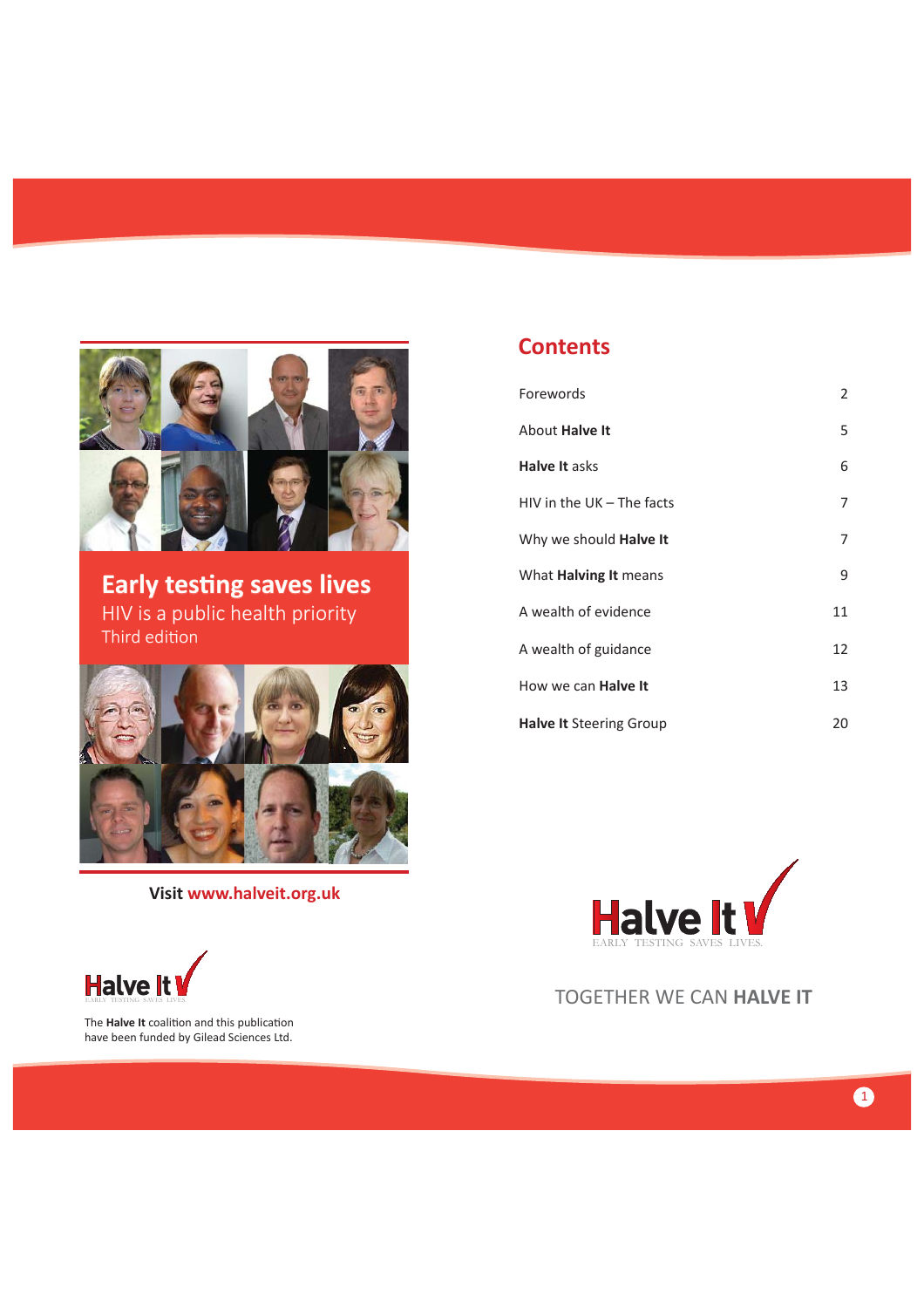### **Foreword**

#### **The Rt Hon David Cameron The Prime Minister**

The **Halve It** campaign is tackling one of the biggest obstacles in our fight against the spread of HIV in the UK – undiagnosed and late diagnosed HIV. I'm in no doubt that identifying and supporting those who don't know they have HIV is vital to



tackling this epidemic. If they are unaware they have the virus they may not take the necessary steps to avoid passing it on and aren't benefitting from effective treatment to prolong their life and good health. We also now know being on treatment reduces the risk of HIV transmission.

We should all be very proud of the excellent HIV care provided by the NHS – but there is more we can do. We need to ensure we are offering HIV tests in a range of NHS settings - not just STI clinics, that people are aware of the early symptoms of HIV and that people at increased risk of HIV make having an HIV test part of their regular routine.

# **Foreword**

### **The Rt Hon Nick Clegg**

**The Deputy Prime Minister**

Early diagnosis is still the best chance for those living with  $HIV - but taking that first step$ can be difficult. Some people aren't aware of the risks. Others, understandably, may not want to face the news. Yet, the right medication and support  $-$  if



taken early enough  $-$  can make a huge difference. Thousands of people, however, are still leaving it too late. That limits their chances of survival and of living healthier for longer. Late diagnosis also potentially puts others at risk and sets us back, as a society, in the bigger fight against this disease.

But by increasing people's understanding of HIV, we can cut infection rates, ensuring that those at risk get tested and, if they need it, receive treatment sooner rather than later. That work is hugely important and I'm proud to support the **Halve It** campaign and the efforts of its coalition members.

**Visit www.halveit.org.uk**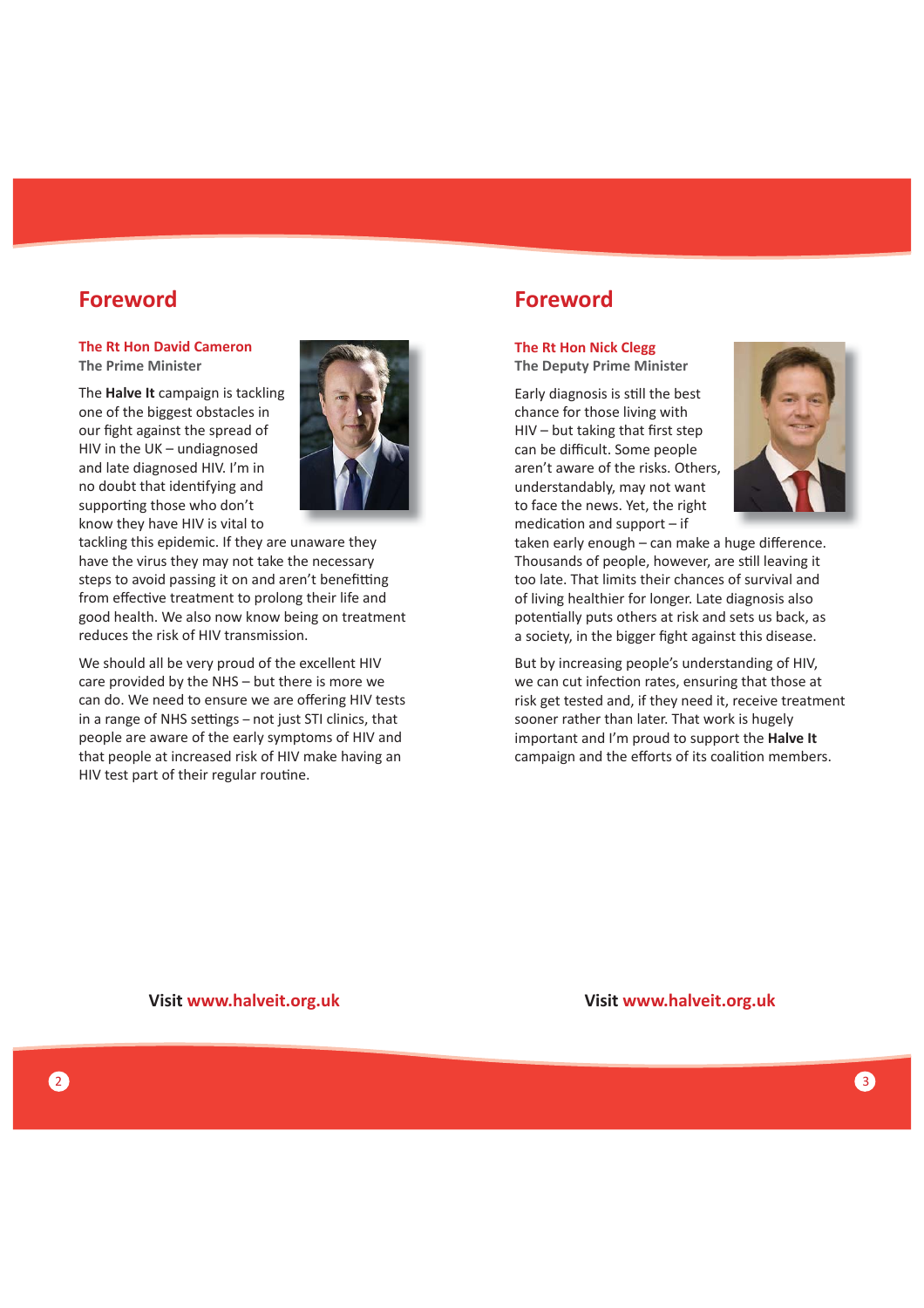### **Foreword**

### **The Rt Hon Ed Miliband**

**Leader of HM Opposition** 

More than 25 years after the UK's first public health campaign on HIV, it remains a huge national challenge. Around a quarter of those with HIV are unaware they have it, and almost half of those diagnosed are diagnosed late. This is just not



good enough. It means people are not getting the crucial treatment they need and may not be taking precautions to avoid passing their infection on to others.

Early diagnosis and treatment prevent HIV progressing to AIDS and reduce the risk of onward transmission. This is not only better for individuals and for public health, but can save large amounts of public money too by preventing avoidable illness.

So reducing undiagnosed and late-diagnosed HIV must be a national priority. That requires tackling stigma around HIV testing and offering tests more widely. We know it is possible. Some of the best programmes around the country already show us what can be achieved when the will is there.

That's why I am proud to support the **Halve It** campaign – to reduce undiagnosed and latediagnosed HIV across the UK.

## **About Halve It**

**Halve It** is a coalition of national experts working with all levels of government and the NHS to reduce the proportion of people undiagnosed and diagnosed late with HIV through public policy reform and implementation of good practice.

#### **HALVE IT GOALS**

Halve the proportion of people diagnosed late with HIV (CD4 count < $350$ mm<sup>3</sup>) by 2015

Halve the proportion of people living with undiagnosed HIV by 2015

**Halve It** represents people with HIV and those responsible for their care.

The **Halve It** coalition meets on a regular basis to discuss future actions to support the campaign.

The Department of Health (DH) and Public Health England parƟ cipate in the **Halve It** campaign as observers, offering advice to the group on evidence and how to influence decision-making.

**Visit www.halveit.org.uk**

**What part can you play to help achieve the Halve It goals?**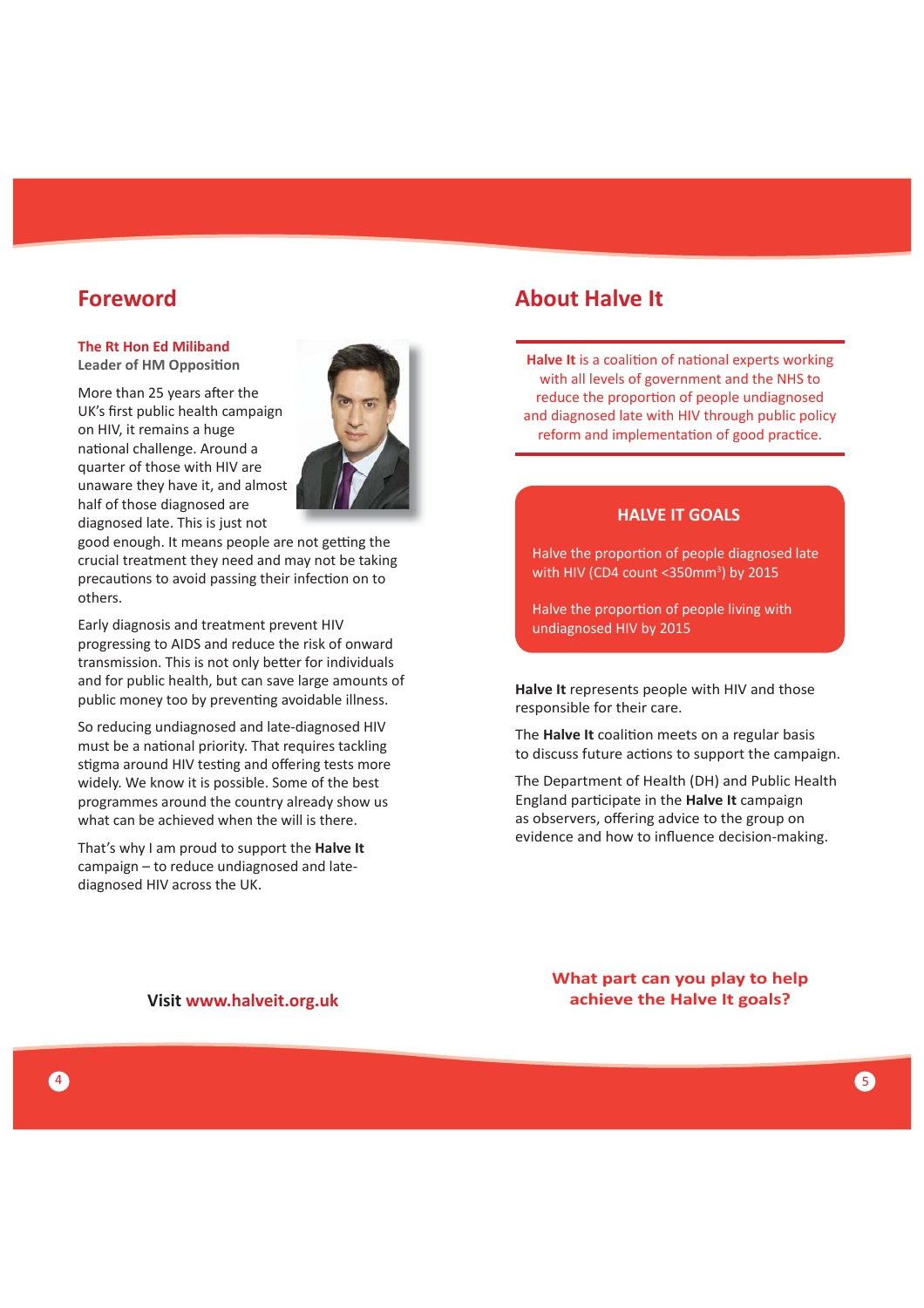# **Halve It asks**

We call upon all levels of Government and their agencies to ensure that HIV is a public health priority both locally and nationally:

- 1. Fully implement National Institute for Health and Care Excellence (NICE) public health guidance on HIV testing.
- 2. Support the delivery of the Public Health Outcomes Framework (PHOF) by ensuring that local health organisations are equipped to realise the benefits of early detection of HIV.
- 3. Offer incentives to test for HIV in a variety of healthcare settings, for example through the Quality and Outcomes Framework (QOF) and Commissioning for Quality and Innovation (CQUIN) frameworks.
- 4. Ensure that people diagnosed with HIV have access to antiretroviral therapies (ARTs) to prevent onward transmission in line with the joint recommendations of the Expert Advisory Group on AIDS (EAGA) and the British HIV Association (BHIVA).
- 5. Ensure quality-assured (ie CE marked) selftesting kits for HIV when available, are integrated into local HIV testing strategies along with home sampling kits.

# **HIV in the UK – The facts**

- 96,000 people were living with HIV at the end of 2011<sup>1</sup>
- 4.92% annual increase in the number of people living with HIV between 2010 and 20111
- 24% (22,600 people) were unaware of their  $condition<sup>1</sup>$
- 47% (2,950 people) of those diagnosed in 2011 were diagnosed after they should have begun treatment<sup>1</sup>
- 26% were diagnosed when they were severely immunocompromised<sup>1</sup>
- $\cdot$  6,280 new infections diagnosed in 2011<sup>1</sup>

### **Why we should Halve It**

The sooner HIV is diagnosed, the sooner appropriate care can begin. Thanks to antiretroviral combination therapy, the life expectancy of someone living with HIV has increased markedly.

Today, an individual diagnosed with HIV at the age of 35 years, with prompt access to effective treatment, can expect to live on average to the age of 72, only a few years less than a person of the same age without HIV.<sup>2</sup>

### EARLY TESTING SAVES LIVES

#### **Visit www.halveit.org.uk**

**Visit www.halveit.org.uk**

6 ) and the contract of the contract of the contract of the contract of the contract of the contract of  $\sigma$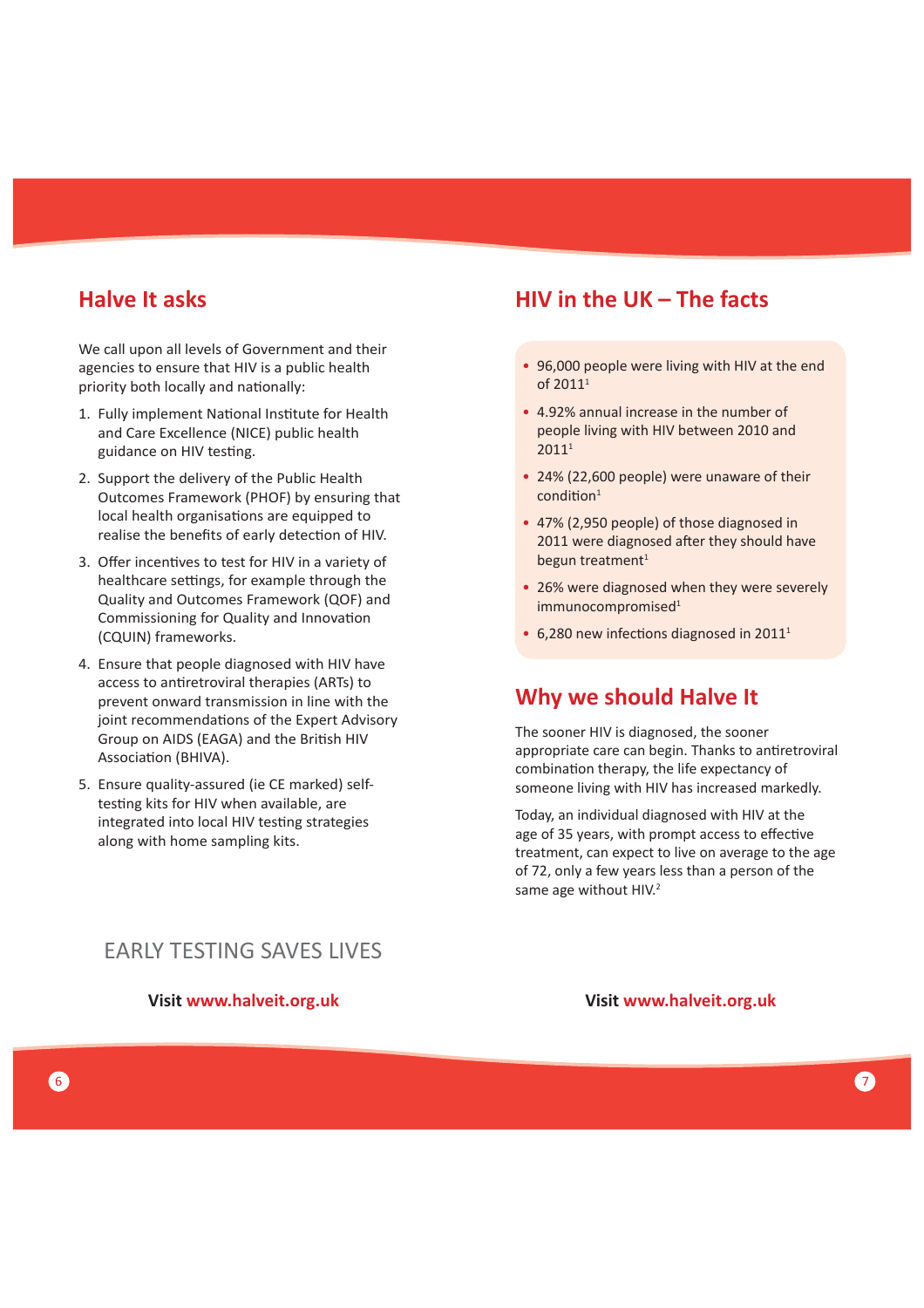### **Why we should Halve It <b>What Halving It means**

Scaling-up testing will ensure timely diagnosis and treatment, reduce the number of people likely to progress to AIDS, and improve quality of life and life expectancy for the HIV-positive population.

These changes will lead to significant long-term savings including lower care costs in addition to the financial benefits of people avoiding activities that put others at risk, such as unprotected sex and injection use.

- HIV infection is a serious and incurable condition<sup>3,4</sup>
- Without treatment HIV results in the destruction of the body's immune system and a progressive increase in illness<sup>3,4</sup>
- Ultimately, it can cause premature death $3,4$
- Reducing HIV late diagnosis improves individual health
- Reducing undiagnosed HIV means better prevention which leads to fewer new infections

**Visit www.halveit.org.uk**

**Reducing undiagnosed HIV means fewer new infecƟ ons**

It is important for people to know their HIV status because, once they are diagnosed, they can access appropriate care. Effective treatment significantly reduces the likelihood of transmitting HIV to others by reducing infectiousness.

Those who are aware that they are living with HIV are more likely to take precautions (such as using condoms) to prevent transmission to partners. A negative HIV test, on the other hand, provides an opportunity to offer preventive education and advice and may also lead to changes in behaviour.

When people are aware of their HIV status, there are long-term cost savings since the cost of care is significantly lowered.

# TOGETHER WE CAN **HALVE IT**

#### **Visit www.halveit.org.uk**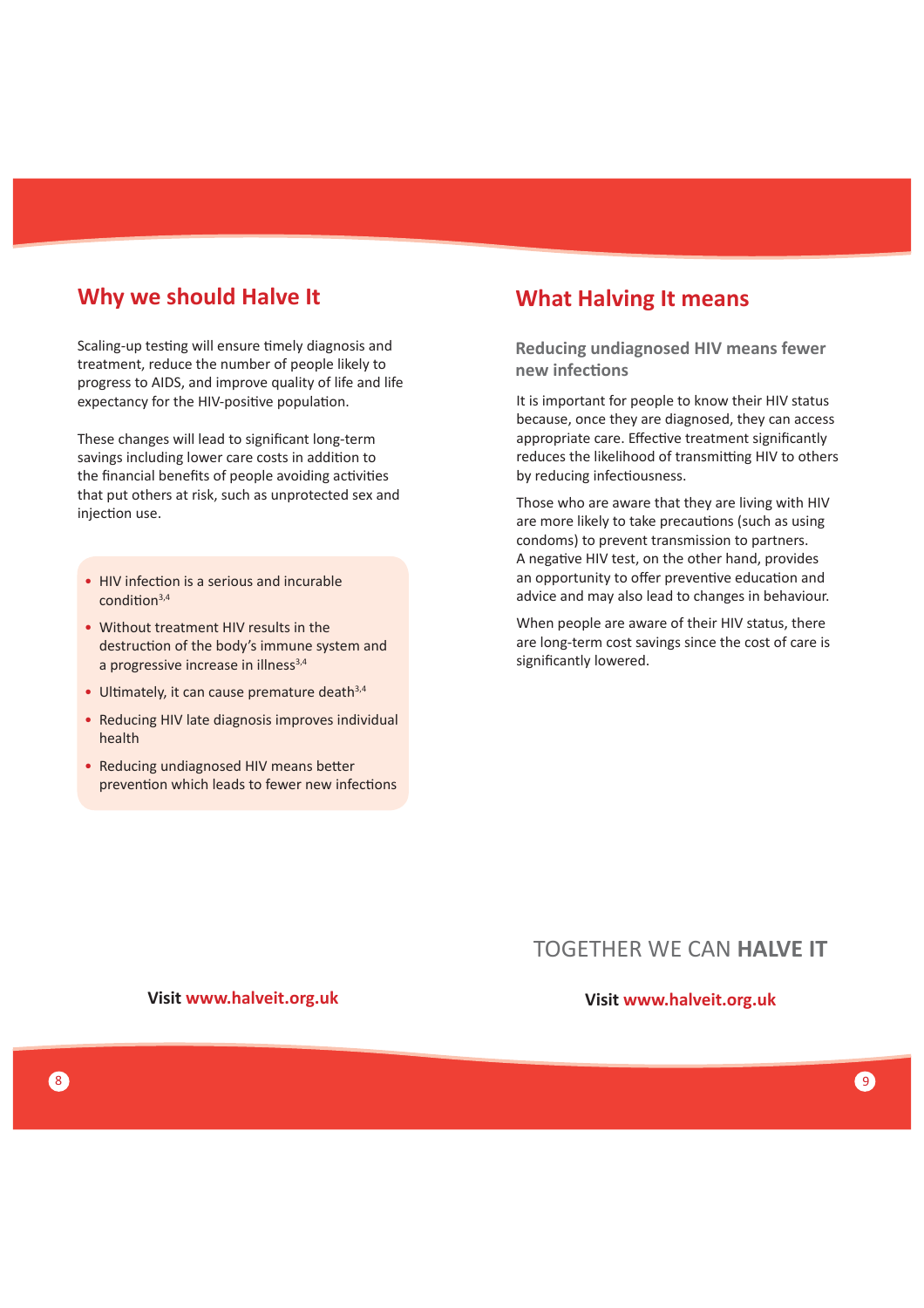# **What Halving It means**

**HIV testing saves money** 

- $\cdot$  £1.9 billion the potential saving that could have been made by preventing all UK-acquired infections in  $2011<sup>1</sup>$
- Fach new HIV infection is estimated to represent between £280,000 and £360,000 in lifetime costs for treatment alone<sup>5</sup>
- People diagnosed with HIV early are more likely to remain in work, keep paying taxes and participate in society
- Cost of detection in most healthcare settings is within NICE cost effectiveness parameters<sup>6,7</sup>
- £63,061 NHS saving from one early HIV diagnosis<sup>7</sup>

### EARLY TESTING SAVES LIVES

**Visit www.halveit.org.uk**

# **A wealth of evidence**

Several high profile bodies have identified the need to perform HIV testing within a wide range of settings to tackle this condition.

The Department of Health has funded pilot projects to try out new approaches to routine HIV testing in primary and secondary care, in areas of high prevalence for HIV. These settings included general practice, hospital admission units, emergency departments, community settings and an acute care unit.

In addition, the Gilead UK & Ireland Fellowship Programme has provided grants to over 50 locallybased HIV testing initiatives over the last three years. The following case study was part of this programme.

#### **Case study** – HIV testing in primary care

The project was based at an inner city practice, the largest in central Manchester, with a practice population of 18,000 patients. Patients were offered HIV tests as part of a new patient health check which included testing for hepatitis B and C and screening for cholesterol and diabetes. Two hundred and fifty seven patients were screened over a 10-month period with a 66% uptake for HIV tests. A total of four newly diagnosed patients were found.

The project found that routine testing for bloodborne viruses is acceptable to primary care patients, as shown by the high uptake rate. This project also helped to raise awareness among clinicians about blood-borne virus screening.

#### **Dr Archana Griffi n**

Robert Darbishire Practice, General Practice, Central Manchester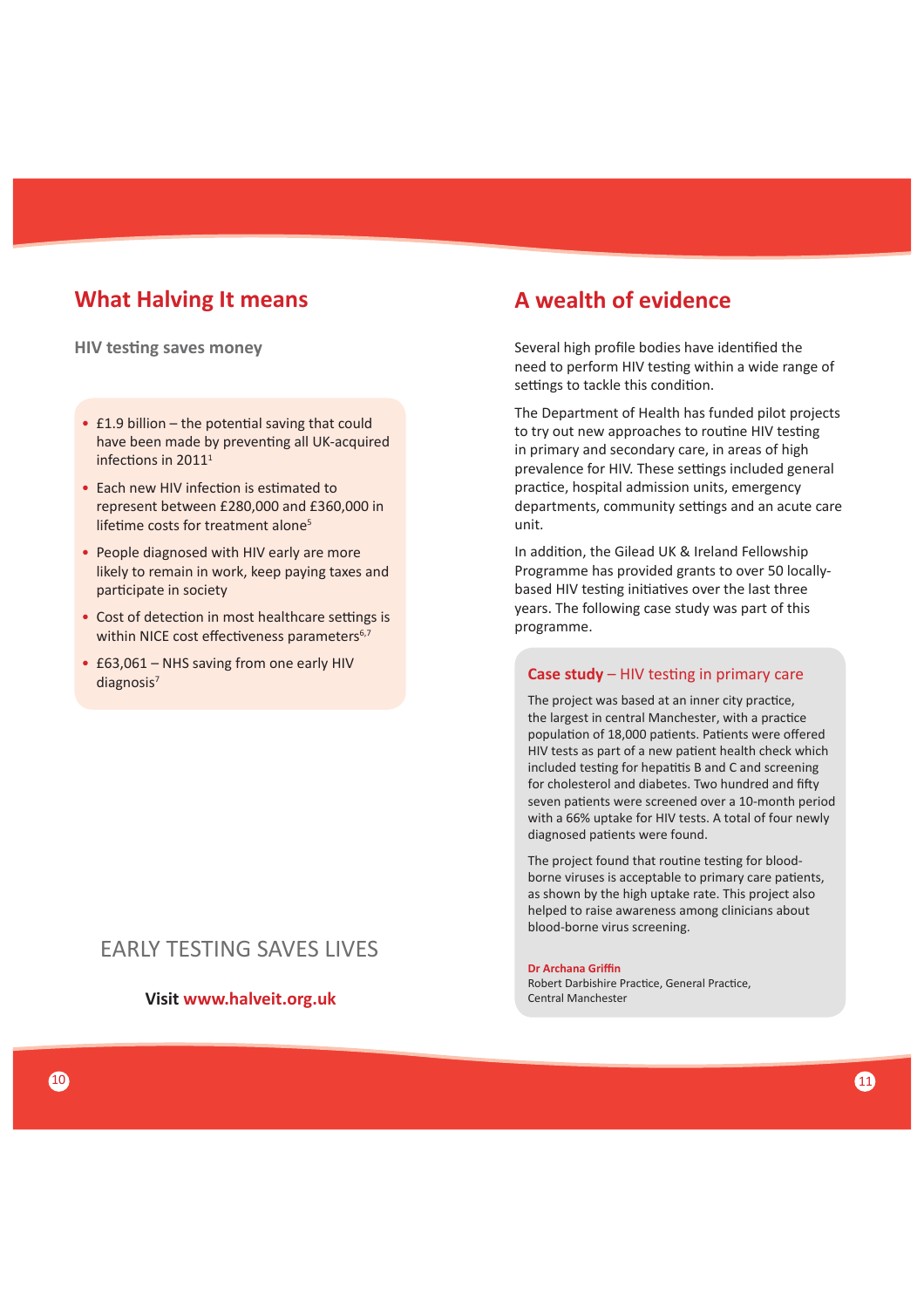# **A wealth of guidance**

- September 2007 Letter from Chief Medical Officer Sir Liam Donaldson urges all doctors to improve the 'detection and diagnosis of HIV'
- September 2008 UK National HIV Testing Guidelines
- March 2011 NICE guidance PH33 'Increasing the uptake of HIV testing among black Africans in England'
- March 2011 NICE guidance PH34 'Increasing the uptake of HIV testing among men who have sex with men'
- January 2012 Public Health Outcomes Framework
- November 2012 BHIVA Standards of Care for People Living with HIV
- March 2013 NAT (National AIDS Trust) Commissioning HIV testing services toolkit
- March 2013 DH Framework for Sexual Health Improvement
- August 2013 DH announces legalisation of sale of CE-marked HIV self-testing kits (from April 2014)



### **How we can Halve It**

**HIV testing should be routinely offered to people at increased risk of HIV**

- People with HIV indicator conditions. These are medical conditions associated with a higher risk of having HIV
- People attending sexual health, termination of pregnancy, antenatal, and drug treatment services<sup>8</sup>
- People with risk factors for HIV gay and bisexual men, people who have injected drugs, people from countries where HIV is very common and people who have had sexual partners from any of these groups<sup>8</sup>
- People registering with a GP or being admitted to hospital in areas of the United Kingdom where HIV is known to be common (more than two diagnosed cases per 1,000 people in that area)

#### **Self-testing kits**

From April 2014, people in the UK will be able to buy self-testing kits, once they meet EU quality standards. The **Halve It** campaign welcomes this development. When the kits become available for sale, this will increase choices on how individuals choose to get tested and access NHS testing services for any confirmatory testing if a home test result is reactive.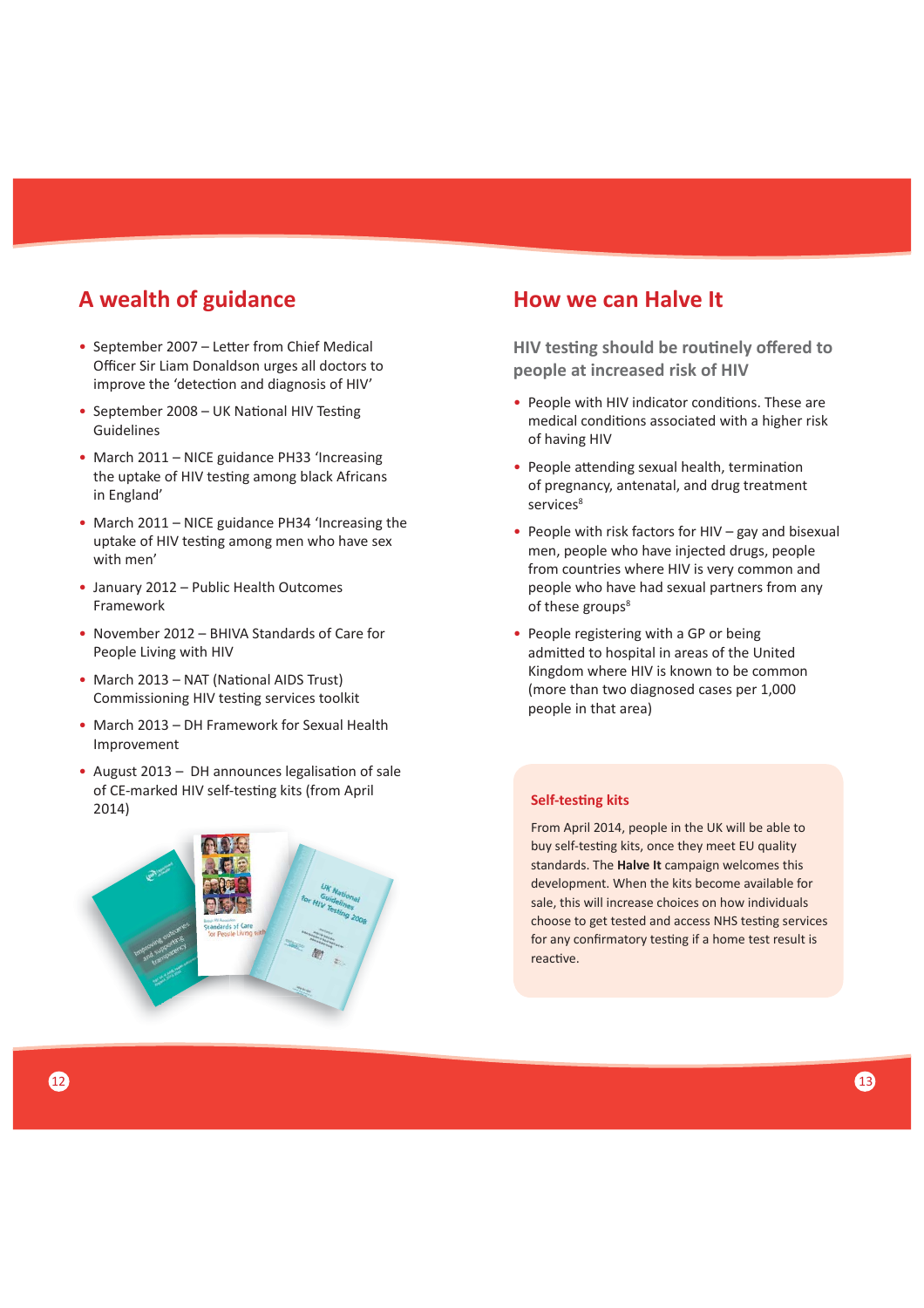### **How we can Halve It**

**Evidence base for HIV testing in extended seƫ ngs**

A significant body of UK evidence, from over 50 demonstration projects funded by the Department of Health<sup>6</sup> and the Gilead UK & Ireland Fellowship programme between 2008 and 2011, suggests HIV testing in extended healthcare and community settings is:

- Feasible and acceptable to individuals offered HIV tests in all evaluated settings $6,9$
- Effective: in newly diagnosing previously undiagnosed individuals<sup>9</sup>
- Cost-effective: the proportion of positive HIV tests is well above the required cost-effectiveness threshold for HIV screening<sup>9</sup>

# **How we can Halve It**

#### **Treatment as Prevention (TasP)**

Antiretroviral treatment as prevention of HIV (TasP) is a major contribution to the solution for the HIV epidemic.

Doctors should offer antiretroviral treatment as prevention to all patients with HIV to enable them to protect their partners from the risk of HIV infection – even if they have no immediate clinical need for treatment themselves.<sup>8</sup>

**Department of Health**, 2013





# TOGETHER WE CAN **HALVE IT**



EARLY TESTING SAVES LIVES

**Visit www.halveit.org.uk Visit www.halveit.org.uk**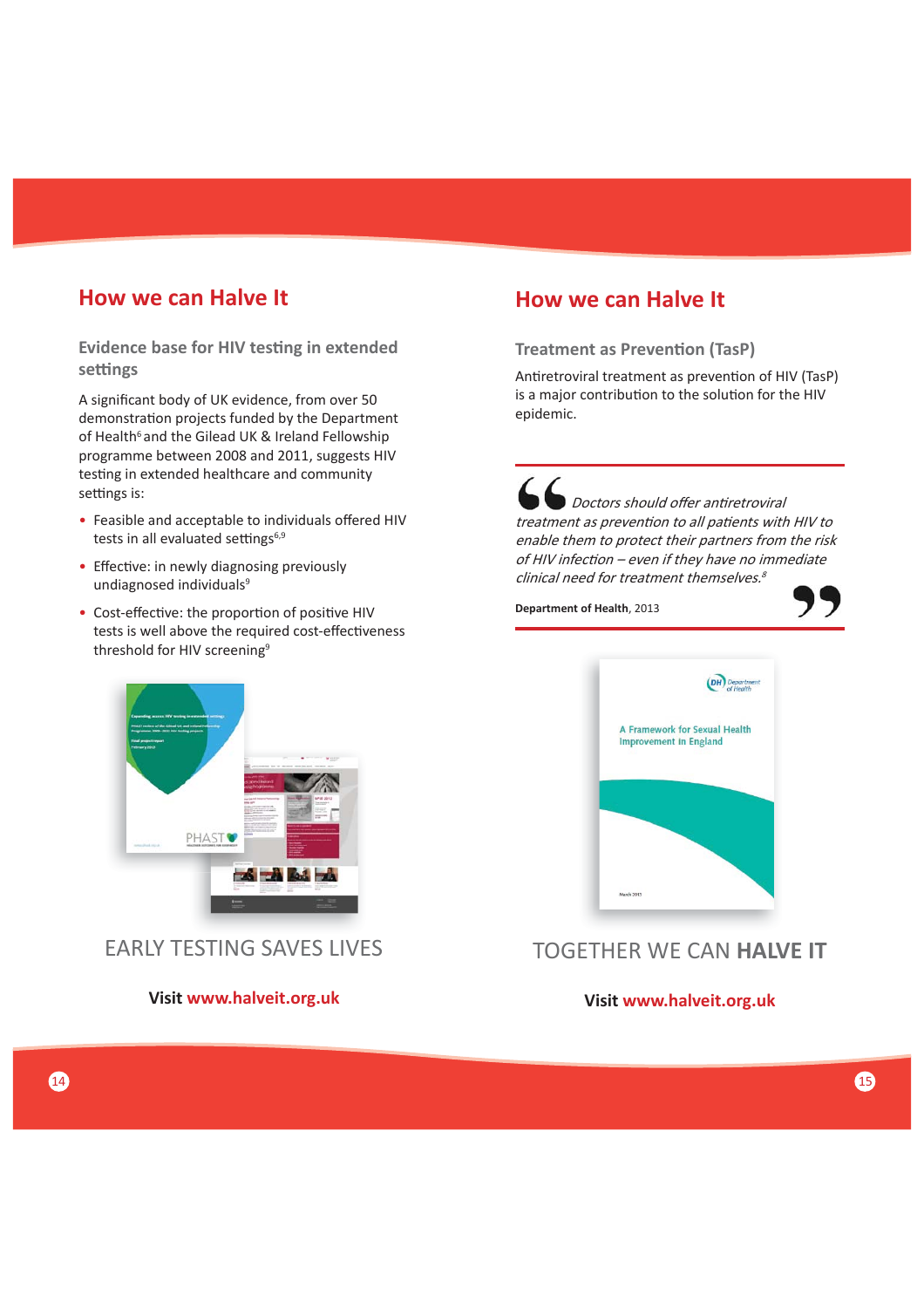### **How we can Halve It**

**Commissioning HIV testing services in Local Authorities** 

#### **Public Health England**

- Provide support, information and intelligence around HIV services and HIV epidemiology in England
- Set and monitor the Public Health Outcomes Framework, which includes an indicator on rate of HIV late diagnosis

#### **Directors of Public Health**

- Responsible for all respective Local Authority duties to improve public health  $$ including HIV testing services
- Responsible for meeting Public Health **Outcomes Framework expectations**

#### **Health and Wellbeing Boards**

- Undertake Joint Strategic Needs Assessments (JSNAs) and local Health and Wellbeing Strategies
- Help to integrate commissioners, service providers and users for diseases such as HIV

#### **Visit www.halveit.org.uk**

# **How we can Halve It**

**Supporting Local Authorities in their new role**



NAT (National AIDS Trust) APPG (All-Party Commissioner's Toolkit



Parliamentary Group) HIV and AIDS: HIV and Sexual Health – Guide of NHS changes for MPs

#### **NATIONAL HIV TESTING WEEK**

Aims to increase HIV testing for those most at risk of HIV

Happens annually - In 2013, National HIV Testing Week is 22–29 November 2013

Fighting HIV is a public health priority in all high HIV prevalence local authorities. It is vital that HIV testing services are given appropriate funds to ensure that patients diagnosed with HIV can receive the right treatment as early as possible and so that costly health inequalities are avoided.

**Councillor Simon Williams** Harrow Council

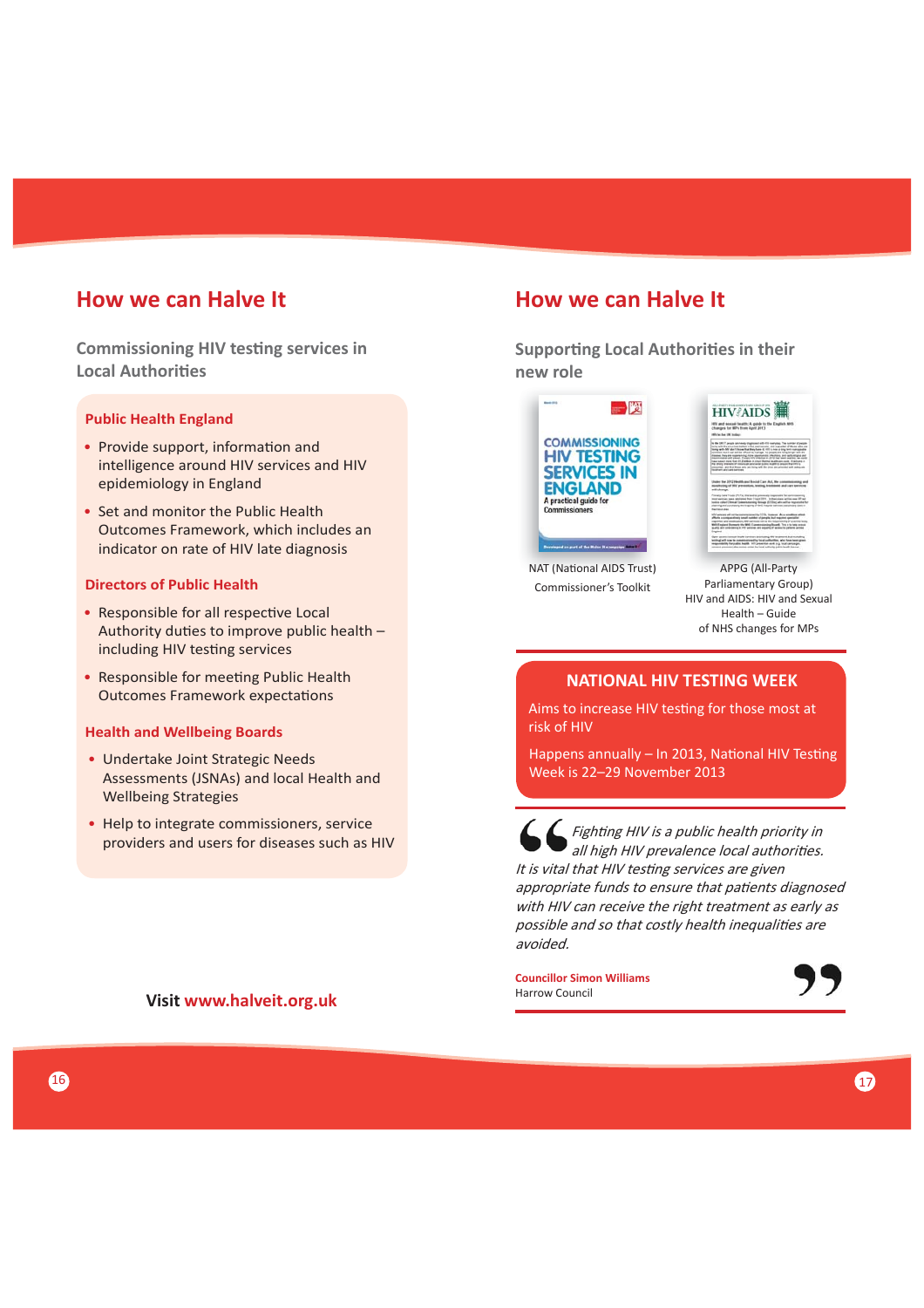### **Halve It asks**

We call upon all levels of Government and their agencies to ensure that HIV is a public health priority both locally and nationally:

- 1. Fully implement National Institute for Health and Care Excellence (NICE) public health guidance on HIV testing.
- 2. Support the delivery of the Public Health Outcomes Framework (PHOF) by ensuring that local health organisations are equipped to realise the benefits of early detection of HIV.
- 3. Offer incentives to test for HIV in a variety of healthcare settings, for example through the Quality and Outcomes Framework (QOF) and Commissioning for Quality and Innovation (CQUIN) frameworks.
- 4. Ensure that people diagnosed with HIV have access to antiretroviral therapies (ARTs) to prevent onward transmission in line with the joint recommendations of the Expert Advisory Group on AIDS (EAGA) and the British HIV Association (BHIVA).
- 5. Ensure quality-assured (ie CE marked) selftesting kits for HIV when available, are integrated into local HIV testing strategies along with home sampling kits.

# **Supporters of early HIV testing**

Every year thousands of individuals in the UK are infected with HIV. Lives are being needlessly damaged. The longer that somebody with HIV remains undiagnosed the more likely it is that they will require complex and expensive treatment. Early diagnosis and prompt treatment can also reduce onward transmission.

This not only avoids illness and early deaths but has the potential to produce huge financial savings.

**David Furnish**  Elton John AIDS Foundation **Halve It** member



 Diagnosed early the vast majority of people living with HIV can expect a near normal life expectancy thanks to the benefits of effective treatment and the excellent care provided by the NHS.

Early diagnosis is also important so that people can make behavioural changes to prevent onward transmission to their partners. Late diagnosis of HIV, that is after the point at which treatment is recommended, is also more costly to the NHS.<sup>10</sup>

**Sir Bruce Keogh** NHS Medical Director



**Visit www.halveit.org.uk**

**Visit www.halveit.org.uk**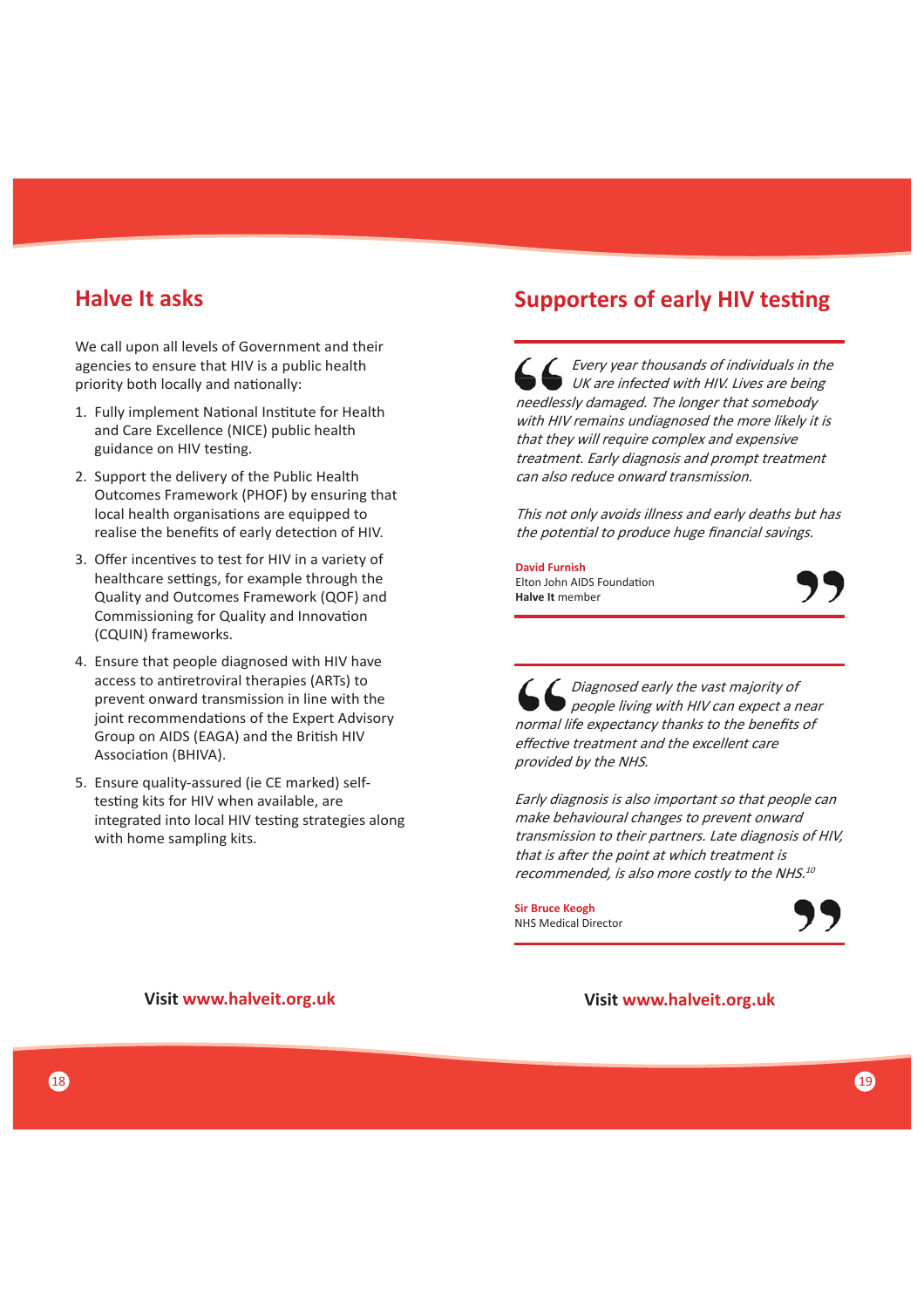# **Halve It Steering Group**

#### **Members**

**Anne AsleƩ** – Elton John **AIDS Foundation Prof Jane Anderson** – Public Health England **Nathaniel Ault - National** HIV Nurses Association **Dr Simon Barton** – British Association for Sexual Health and HIV **Prof Nick Bosanquet** – Imperial College London **Mark Davis** – Gilead Sciences **Dr Simon Edwards** – British Association for Sexual Health and HIV **Dr Martin Fisher** – British Association for Sexual Health and HIV **Prof Brian Gazzard** – Royal

College of Physicians **Susie Grady** – All-Party Parliamentary Group on HIV and AIDS

**Deborah Jack** – (NAT) National AIDS Trust

#### **Observers**

**Dr Valerie Delpech** – Public Health England **Baroness Joyce Gould** – Department of Health

Forum on Sexual Health and HIV

### **Secretariat**

**Rob Walton** – Wisper Public Affairs

**Dr Philippa James** – Sex Drugs and BBV Group of the Royal College of General Practitioners **Francis Kaikumba** – African Health Policy Network **Stelios Karagiannoglou** – Gilead Sciences **Ruth Lowbury** – MEDFASH (Medical Foundation for HIV and Sexual Health) **Dr Philippa Matthews –** NHS Islington **Mohamed Osman** – Elton John AIDS Foundation **Dr Adrian Palfreeman** – British HIV Association **Sacha-Marie Pires** – HIV Pharmacy Association **Dr Keith Radcliffe** – British Association for Sexual Health and HIV **Dr Murad Ruf** – Gilead Sciences **Paul Ward** – Terrence Higgins Trust

**Dr Anthony Nardone** – Public Health England **Kay Orton** – Department of Health **Dr David Yirrell – Scottish** HIV and AIDS Group

**Dina Theodoridou** – Wisper Public Affairs

# **References**

- 1. Health Protection Agency. HIV in the United Kingdom: 2012 Report. London: Health Protection Services, Colindale. Published November 2012. http://www.hpa.org.uk/webc/HPAwebFile/ HPAweb\_C/1317137200016. Accessed 4 May 2013.
- 2. Antiretroviral Therapy Cohort Collaboration. Life expectancy of individuals on combination antiretroviral therapy in high-income countries: a collaborative analysis of 14 cohort studies. Lancet 2008; 372:293–299.
- 3. National Institute for Health and Care Excellence. Increasing the uptake of HIV testing among Black Africans in England (PH33). Published March 2011. Updated January 2013. http://www.nice.org.uk/ nicemedia/live/13417/53591/53591.pdf. Accessed 6 June 2013.
- 4. National Institute for Health and Care Excellence. Increasing the uptake of HIV testing among men who have sex with men (PH34). Published March 2011. Updated January 2013. http://www.nice.org.uk/ nicemedia/live/13413/53675/53675.pdf. Accessed 5 June 2013.
- 5. Health Protection Agency. HIV in the United Kingdom: 2011 Report. London: Health Protection Services, Colindale. Published November 2011. http://www.hpa.org.uk/webc/HPAwebFile/ HPAweb\_C/1317131685847. Accessed 4 May 2013.
- 6. Health Protection Agency. Time to test for HIV: Expanded healthcare and community HIV testing in England. Published September 2011. http://www.hpa. org.uk/Ɵ metotesthiv2011. Accessed 15 July 2013.